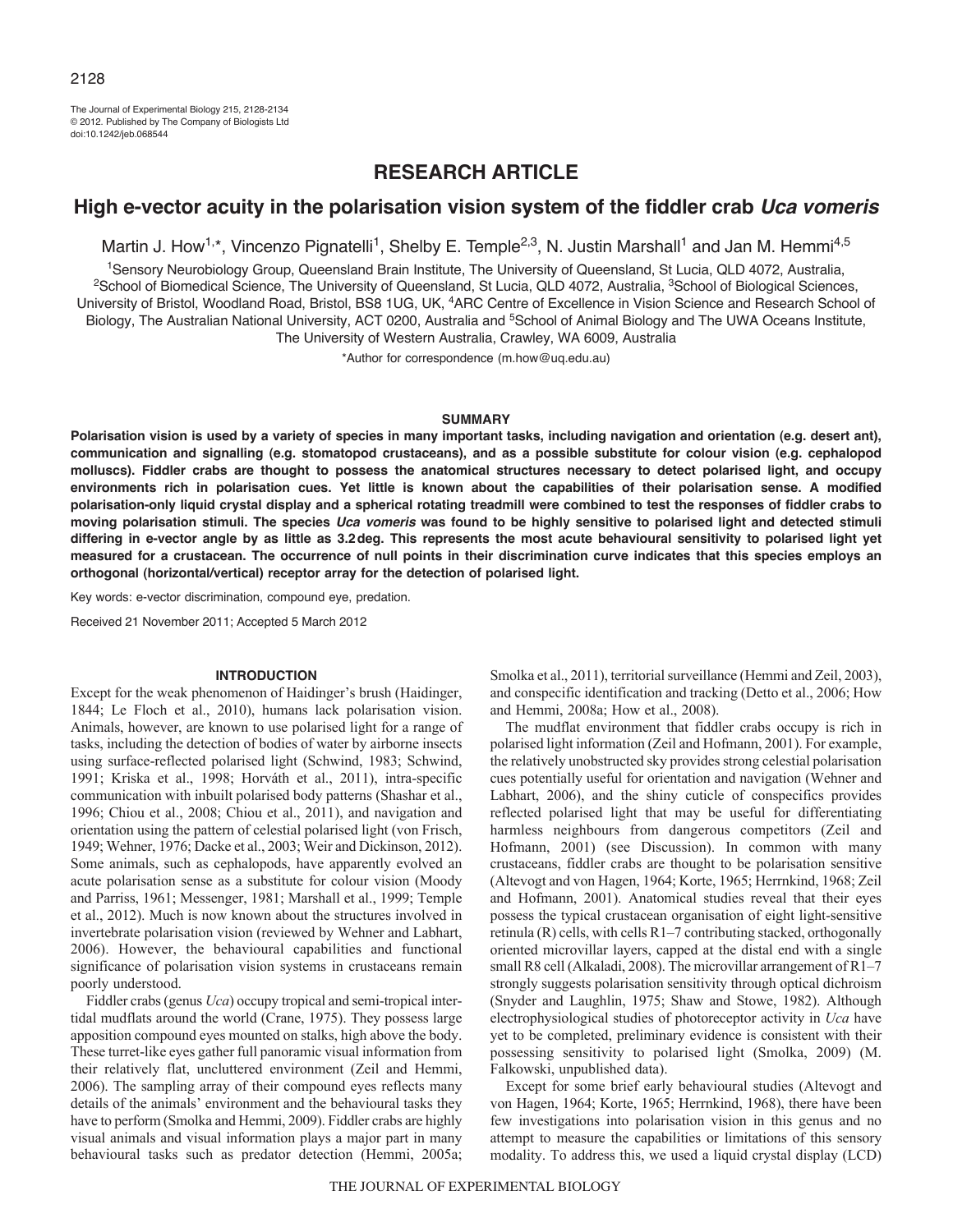monitor, modified to present polarisation-only stimuli (Glantz and Schroeter, 2006; Pignatelli et al., 2011) to tethered fiddler crabs fixed in position over a freely moving treadmill (Buchner, 1976; Hedwig and Poulet, 2004; Oliva et al., 2007). By presenting stationary fiddler crabs with moving polarisation cues and monitoring their response, we were able to show that this species has a highly acute polarised vision system and is able to make use of differences in the electric vector (e-vector) of light to detect and escape from predators.

### **MATERIALS AND METHODS**

Seven male and seven female fiddler crabs (*Uca vomeris* McNeill) were collected from the intertidal mudflats of Brisbane, Australia (27°31'27.28"S; 153°17'11.75"E) and transported by air freight to the Australian National University, Canberra. Animals were lodged individually in 500ml plastic flasks (Corning, Corning, NY, USA) with a 1cm depth of seawater and a folded paper towel substrate. Water was replaced daily and fish flake food (Marine Masters, tropical fish flakes, VitaPet Corp, Taiwan) added twice weekly. A natural day–night light cycle was maintained for the duration of the experiments.

A treadmill setup was used to test the response of fiddler crabs to polarisation stimuli (Fig. 1A) (Buchner, 1976; Hedwig and Poulet, 2004; Oliva et al., 2007). The treadmill consisted of a 13cm diameter polystyrene ball balanced over a cushion of air flowing from a reservoir. The crabs were fixed in position on top of the treadmill by means of a hinged wire hanger attached with cyanoacrylate glue to the animal's dorsal carapace. The hanger allowed the fixed crab to rotate about the vertical axis and to walk freely in any direction along the surface of the treadmill, causing the polystyrene ball to rotate beneath it. The treadmill was placed in the middle of a testing arena ( $50\times50$  cm), the floor of which was level with the top of the treadmill and surrounded by four LCD screen monitors (37×30 cm; HP L1906, Hewlett-Packard, Singapore) (Fig.1A).

Stimuli were presented on one of the four monitors, from which the outer-most polarising filter had been removed so that it produced polarisation-only images (Glantz and Schroeter, 2006; Pignatelli et al., 2011). The three other monitors showed a stationary image, simulating a mudflat with a dark ground and a bright sky, roughly matching the brightness of the polarisation monitor. Each animal was mounted over the treadmill and allowed 3–5min to acclimatise. Stimuli were presented on the polarisation monitor at approximately 3min intervals and crab behaviour was recorded using a digital HD video camera (Legria HF10, Canon, Tokyo, Japan) located directly above the testing arena.

The visual 'looming' stimulus consisted of a rapidly expanding disc, similar to that used in other experiments (Pignatelli et al., 2011; Temple et al., 2012). The stimulus simulated, in spatial terms, the direct approach of a spherical object towards the crab from either a height of 1.5m and a distance of 6m (visual angle: start 0.6deg, end 82.4 deg) approaching with a speed of  $41 \text{ cm s}^{-1}$  (slow/small stimulus), or from a height of 1m and a distance of 4m (visual angle: start 1.7deg, end 102.1deg) approaching with a speed of 165cms–1 (fast/big stimulus). Stimuli were presented either in luminance intensity contrast only (in this case the polarising filter was replaced on the front side of the LCD to convert e-vector angle into luminance intensity contrast) or with polarisation contrast only. The luminance intensity stimulus was composed of a black looming circle on a white background. When presented as a purely polarised image the stimulus disc had an e-vector angle of –43deg against a background of 32deg (relative to horizontal), which is equivalent to an angular contrast of 75deg. Subsequent variation of the monitor intensity input values produced a range of polarisation angles between –43 and 32deg (Fig.1B, solid line) [details of screen calibration are published elsewhere (Pignatelli et al., 2011; Temple et al., 2012)]. Associated with this change in e-vector angle was a change in ellipticity (Fig.1B, dashed line), the implications of which for signal detection are taken into account in our analysis.

To ensure that changes in the polarisation stimulus were not accompanied by significant changes in radiant light intensity, the amount of light emitted by the HP L1906 monitor at three different stimulus/background settings and at three different viewing angles was quantified. Measurements were made using a high-sensitivity temperature-controlled spectrometer (Ocean Optics QE65000 cooled to –20°C; Dunedin, FL, USA) coupled to a cosine collector, sampling over 2s integration periods. Changes in the input 8 bit unsigned integer (uint8) greyscale value of the monitor (and hence the e-vector of the polarisation stimulus) caused small, justmeasurable changes in intensity (Table1). From a normal (0deg) viewing angle these changes in intensity were lower than 0.15% of total light intensity – more than 30 times lower than the estimated polarisation contrast of 4.6% for the 3 deg stimulus [ $\cos(32 \text{ deg})^2 - \cos(29 \text{ deg})^2 = 4.6\%$ ]. From oblique viewing angles this increased to as high as 3.43%, demonstrating the importance of maintaining a near-normal (0 deg) viewing angle for such experiments.

In addition to quantifying changes in radiant light from the stimulus monitor, the light intensity from the other three surrounding monitors was also measured to check for polarisation-related reflection artefacts. There were no detectable changes associated with variations in stimulus e-vector angle.



Fig. 1. Experimental methods. (A)Experimental design. The fiddler crab was held in position on top of a spherical polystyrene treadmill suspended on a cushion of free-flowing air. Intensity- and polarisation-based contrast stimuli were presented on a modified LCD monitor (left) and crab behaviour was filmed from above using a digital video camera (top). Three unmodified LCD monitors displaying a static sky/ground pattern formed the remaining walls of the arena (one and a half illustrated in light grey). (B) Polarisation properties of the monitor. Variations in the pixel greyscale signal sent to the modified monitor produce corresponding changes in e-vector angle and ellipticity of monitor output.

THE JOURNAL OF EXPERIMENTAL BIOLOGY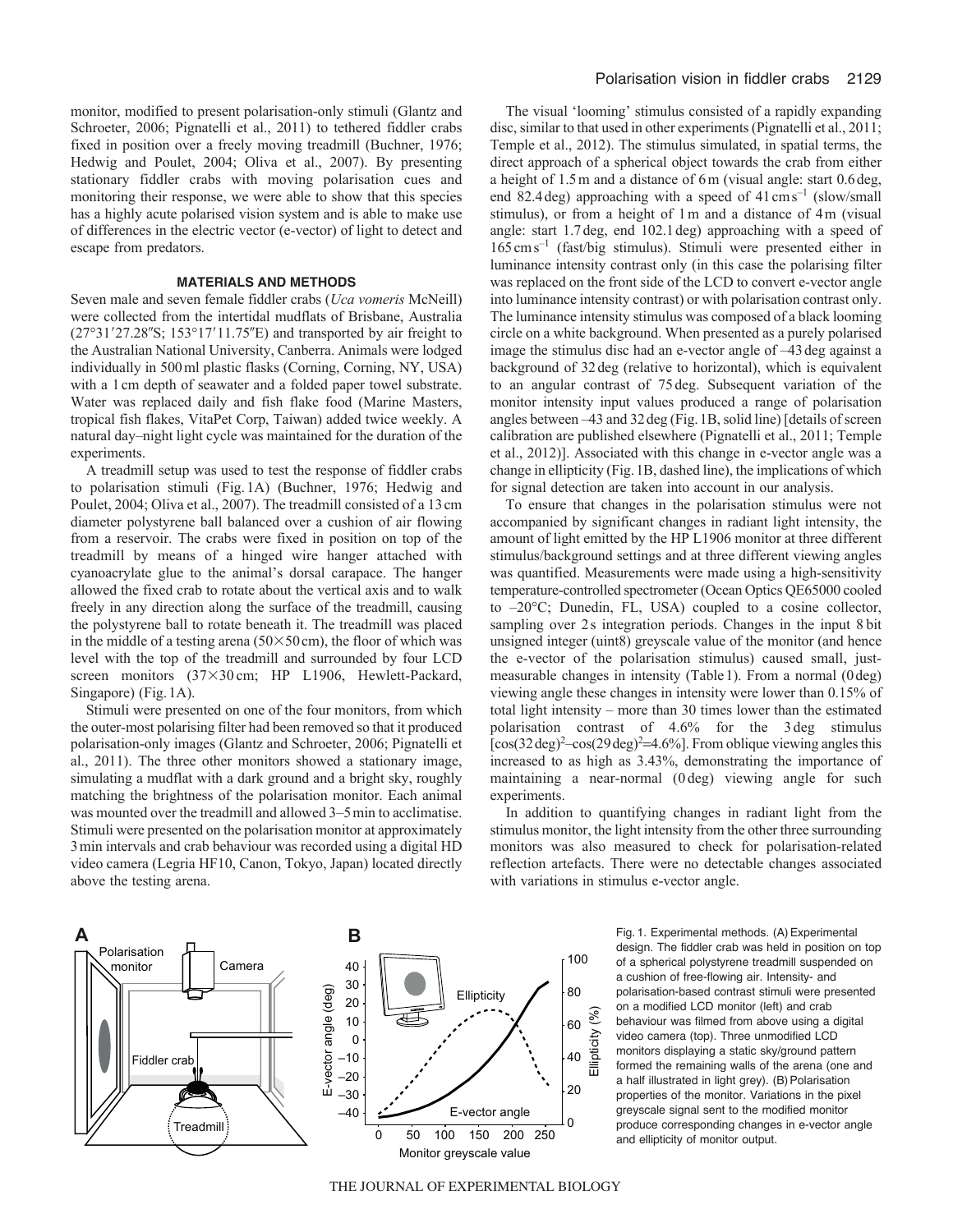Table1. Changes in radiant light intensity from the modified HPL1906 LCD monitor viewed from three different directions

| Stimulus/background<br>uint8 value | Equivalent<br>e-vector angle<br>(deg) | Radiance from three<br>different viewing directions |        |        |
|------------------------------------|---------------------------------------|-----------------------------------------------------|--------|--------|
|                                    |                                       | 0 deg                                               | 45 dea | 70 deg |
| 240/255                            | 29/32                                 | 0.14%                                               | 0.06%  | 0.20%  |
| 125/255                            | $-25/32$                              | 0.15%                                               | 0.73%  | 1.60%  |
| 0/255                              | $-43/32$                              | 0.07%                                               | 0.54%  | 3.43%  |

In order to fully understand the properties of the polarisation monitor from the perspective of a fiddler crab, an artificial fiddler crab photoreceptor was constructed using horizontally and vertically oriented linear Polaroid filters coupled with a spectrophotometer. The contrast in intensity levels detected through these two filters when viewing the polarisation monitor was used to approximate the contrast in activity levels of the two sets of orthogonally oriented photoreceptors in the fiddler crab eye.

Video sequences were synchronised to stimulus events by means of an array of small LED bulbs mounted above the apparatus, such that they were outside the field of view of the test animal but inside the field of view of the camera. Changes in animal behaviour before and during stimulus presentations were then visually identified from video playback. These behaviours were divided into four categories: 'walk' – starts walking in any direction; 'stop' – stops moving; 'sprint' – rapid run in any direction (but generally away from the stimulus); and 'limb tuck' – the animal tucks its legs and/or claws close to the body.

Data were analysed using a generalised linear mixed model in R version 2.13 (CRAN, 2011), using the glmer function of the lme4 package. All models included crabs as random factors. This accounts for variance and possible biases due to response differences between crabs. For the analysis of response probabilities, we used the link function logit and family binomial. For response timing we used family gaussian*.* The significance of an explanatory variable was determined by comparing the model that included the variable of interest against the model without the variable of interest.

Absolute angles were all measured using the polar coordinate system (horizon=0 deg, measured counter-clockwise).

#### **RESULTS**

To identify which of the behaviours observed in this study occurred in response to our visual stimuli, the timing of all behavioural transitions was plotted relative to the timing of the stimulus, regardless of stimulus type. Sprint and limb tuck behaviours occurred only during the rapid expansion phase of the looming disc, when the stimulus had subtended approximately 4.5deg of the visual field (Fig.2A,B). This 4.5deg angular size conforms with extensive field and laboratory studies investigating the response of crabs to approaching luminance-based predator-like objects (Hemmi, 2005b; Oliva et al., 2007; Hemmi and Tomsic, 2011; Smolka et al., 2011). The frequency of stop behaviour also increased in conjunction with sprint and limb tuck behaviours. Because of their tight correlation with the rapid expansion phase of the looming disc, these behaviours were considered to occur in response to the visual stimulus. Walk and stop behaviours occurred throughout stimulus presentation and were not limited to the period of rapid expansion of the looming stimulus, even occurring when the stimulus was absent or too small to be perceived by the animal (Fig.2). The frequency of walk did not change relative to stimulus occurrence, and so walk was excluded from response behaviours in the subsequent analysis. All remaining behavioural transitions falling within a 1.5s range around the peak level of behavioural transitions (–2.75 to –1.25s for the slow/small stimulus and –1.25 to 0.25s for the fast/big stimulus; Fig.2, grey background) were labelled responses. This method leaves open the possibility of recording false positives, which may occur when, by chance, a non-responding crab initiates stop behaviour within the response time frame. The frequency of stop behaviour occurring before the response period was used to predict the expected proportion of these false positive responses. Because of the relatively low background frequency of this behaviour, the expected level of false positive responses was low (2.4% of categorised responses). No stop behaviours were recorded during any of the 27 control trials.

The travel direction of sprint behaviour was recorded each time it occurred in response to a polarisation stimulus. The distribution



Fig. 2. Behavioural changes during looming stimulus presentations. The timing of four main behavioural transitions is plotted for both stimulus types: (A) a slow/small looming stimulus and (B) a fast/big stimulus. Bar height represents the total number for each behavioural transition occurring over all trials (left *y*-axis). Black curves represent the angular size of the stimuli (right *y*-axis, log scale). Grey background areas indicate the time interval within which behaviours were classified as responses to the stimuli. Horizontal dotted line indicates the approximate size of the stimulus during the response (visual angle of 4.5 deg). (C) Polar histogram demonstrating the direction of ʻsprint' behaviour in response to polarisation stimuli. Gridline scale represents the number of responses for each direction bin.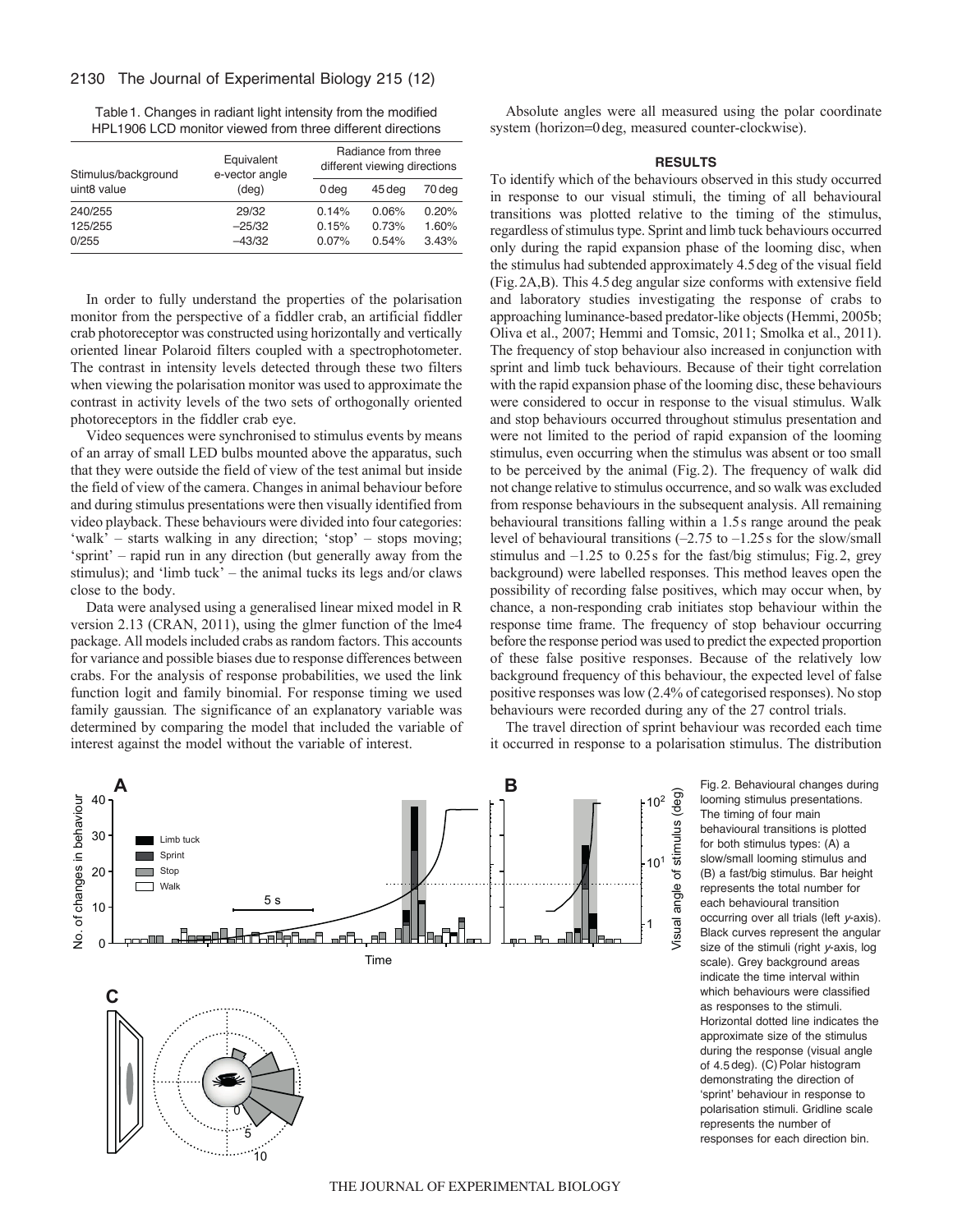

Fig. 3. Proportion of fiddler crab responses (white bars) to intensity, fullcontrast polarisation (e-vector difference of 75 deg) and control stimuli (number of stimulus presentations is indicated). Overlayed is the timing of each response relative to the occurrence of maximum stimulus expansion (light grey open circles; right *y*-axis) and their mean (dark grey filled circle, ±s.e.m.). Eight fiddler crabs contributed to each bar.

of sprint direction clearly demonstrates that the behaviour occurred as a direct response to the stimulus presented on the modified LCD screen, as opposed to any other intensity modulations resulting from reflections or refractions of the stimulus from the surrounding monitors (Fig.2C).

To determine whether fiddler crabs are sensitive to polarised light, we compared the responses of eight animals to three versions of the slow/small looming stimulus: (1) intensity contrast (black stimulus on a white background), 17 presentations; (2) high polarisation contrast (e-vector difference of 75 deg), 32 presentations; and (3) control (no contrast of either kind between the stimulus and the background), 13 presentations. For the intensity, polarisation and control stimuli, 88%, 56% and 0% of trials generated responses, respectively (Fig.3), and animals responded sooner to intensity than to polarisation stimuli (Fig. 3, grey circles; lmer, family gaussian, 33 presentations, d.f.=1,  $\chi$ =8.2, *P*=0.0042).

The behavioural sensitivity of *U. vomeris* to the e-vector of polarised light was then analysed by presenting fiddler crabs with fast/big or slow/small looming stimuli of varying e-vector orientation against a constant background of 32deg relative to horizontal. Responses to stimuli were observed for e-vector differences down to 3.2deg (Fig.4; for 3.2deg: lmer, family gaussian, 50 presentations, d.f.=1,  $\chi$ =12.0, *P*<0.0001). No animals responded to stimuli with e-vector differences of 1.6deg or lower.

## **DISCUSSION**

The fiddler crab *U. vomeris* responds to polarised light cues, and does so to a minimum e-vector discrimination threshold of at least 3.2deg. This is the highest known behavioural polarisation sensitivity threshold recorded for a crustacean. Until recently, it was thought that the evector discrimination ability of full view (as opposed to dorsal rim area) polarisation vision systems was relatively poor [octopus ~20deg (Shashar and Cronin, 1996); damselfish ~10–15deg (Mussi et al., 2005); crayfish ~15deg (Glantz and Schroeter, 2006)]. However, the recent use of modified LCD monitors to generate polarisation-only looming targets has begun to show that the e-vector acuity of some polarisation vision systems is much higher than previously assumed



Stimulus–background e-vector difference (deg)

Fig. 4. E-vector acuity of fiddler crab polarisation vision. Proportion of responses to slow/small and fast/big polarised light stimuli. E-vector difference is measured as the angular difference between the stimulus evector and the background, ranging from 0 to 75 deg (plotted on a log scale). Number of stimulus presentations is indicated next to each data point. Significant differences from the control measurements are indicated as follows: \**P*<0.05; \*\**P*<0.01; \*\*\**P*<0.001 (lmer, family ʻgaussian'). The expected level of false positives of 2.4% predicted from the background distribution of ʻstop' behaviour is indicated by the horizontal dotted line. Between 5 and 8 fiddler crabs contributed to each data point.

[e.g. cuttlefish  $\sim$ 1 deg (Temple et al., 2012)]. It is important to note, however, that the measured value of 3.2deg is not a universal threshold for this species. Sensitivity to e-vector angle differences will vary according to the angle of the e-vectors relative to the orientation of the microvilli in the fiddler crab eye.

What functional implications might this level of polarisation sensitivity have for the everyday lives of fiddler crabs? Despite extensive research into fiddler crab visual ecology, the role of polarisation vision for these species remains poorly understood. Fiddler crabs have relatively poor visual acuity and so must rely largely on non-shape visual cues when making behavioural decisions. Despite this, they are able to perform apparently sophisticated visually guided behaviour, including escaping from airborne predators (Hemmi, 2005a), intercepting territorial intruders or potential mates (Hemmi and Zeil, 2003; How and Hemmi, 2008a), and herding mates to the home burrow (How and Hemmi, 2008b). Much of their visually guided behaviour can be divided into three important categories: (1) predator surveillance; (2) detection and identification of other crabs; and (3) orientation and navigation, all of which may be influenced in some way by polarised light.

Predator surveillance consists largely of monitoring the sky for airborne avian predators such as terns, and this behaviour is thought to rely mostly on detecting the movement of small differences in luminance intensity in the upper part of the visual field (Smolka and Hemmi, 2009). Fiddler crabs first respond to approaching birds when they subtend an angle of only 1–2deg in the visual field (Smolka et al., 2011). At this point the crabs only see the birds with one or two of their ommatidia (Hemmi, 2005b; Smolka and Hemmi, 2009; Hemmi and Pfeil, 2010). Detection at these distances was thought to be limited by the luminance contrast sensitivity. However, it is possible that the ability to detect small differences in polarisation properties between the airborne predator and the background sky may assist an escape response, but this has not yet been investigated in detail. The stimuli used in this experiment were explicitly designed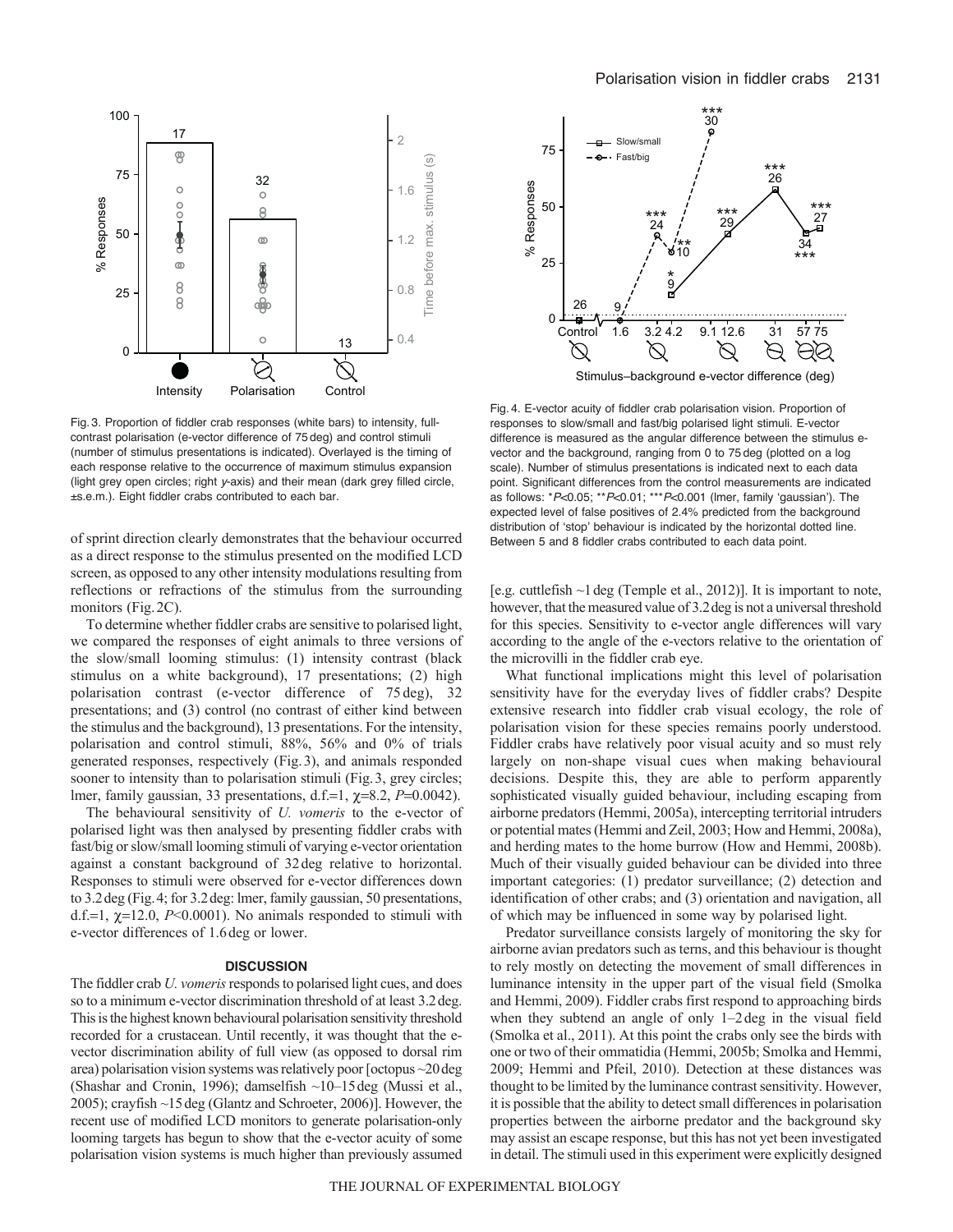to simulate predator approach visible in the upper part of the fiddler crab's visual field, and so it is probable that these animals can, and do, use polarisation cues to detect and respond to predators.

The identification of nearby crabs on the mudflat is a task of vital importance to fiddler crabs. These animals live in large, highly social, mixed-sex and often mixed-species colonies and must frequently distinguish between harmless neighbours, potential mates and dangerous competitors. Because of their relatively poor spatial acuity, fiddler crabs are likely to rely on non-shape visual cues, such as motion, colour or polarisation, to identify and track approaching crabs and decide whether they are harmless neighbours or intruding competitors. Resident, burrow-owning crabs regularly enter their burrows to submerge themselves in a reservoir of seawater in order to fill their branchial chambers, and as a consequence, tend to be covered in a thin film of water. However, wandering competitors do not own a burrow, and so often have a much drier carapace. Given that a damp cuticle produces higher levels of reflected polarised light than a dry cuticle, it is possible that polarisation vision in this part of the visual field would aid in the discrimination of 'damp', harmless resident neighbours from the potential threat of 'dry' wandering competitors (Zeil and Hofmann, 2001). Males of some fiddler crab species have been shown to use close-range, subtle visual cues to identify specific individuals with whom they form pair bonds (Detto et al., 2006; Detto, 2007). Small variations in cuticle topography may reflect fine-scale polarisation patterns that could be involved in individual identification (Zeil and Hofmann, 2001), a task for which a high e-vector acuity polarisation vision system would be ideally suited. Conspecifics tend to be viewed with a different part of the fiddler crab eye to that used for detecting potential predators, which opens up the possibility of regional specialisation of the polarisation vision system across the eye. Future experiments, in which polarisation stimuli are presented in different parts of the visual field, could determine whether differences in polarisation sensitivity occur in relation to the visual horizon.

Visually guided orientation and navigation behaviour could be greatly assisted by sensitivity to polarised light, and the relatively unobstructed mudflat environment affords fiddler crabs a full view of celestial polarised light cues (Zeil and Hofmann, 2001; Wehner and Labhart, 2006). For the majority of the time *U. vomeris* remain within 1–2m of their home burrow. However, the location of the burrow is usually invisible beyond a distance of around 10–15cm (Zeil and Layne, 2002; Ribeiro et al., 2006), and so individuals mainly rely on path integration to navigate around the home range (Zeil, 1998; Layne et al., 2003). Without external directional cues, such as the celestial polarisation field, path integration would quickly build up cumulative errors (Müller and Wehner, 1988; Cheung et al., 2007). On rare occasions, both males and females choose (or are forced) to wander across the mudflat in search of a mate and/or a new burrow. In such instances, celestial cues may prove essential for navigation. Other species of fiddler crab are known to navigate away from their home range on feeding excursions, and their movements have been linked to celestial cues, including polarisation (Herrnkind, 1968; Young and Ambrose, 1978). Many invertebrates employ specialised regions of the eye, such as a dorsal rim area, to detect the celestial polarisation field (reviewed by Wehner and Labhart, 2006). Fiddler crabs show some anatomical specialisations in the dorsal part of the eye that may be related to such a function (Alkaladi, 2008), but this does not seem to be associated with a discrete dorsal rim area. Such a lack of a low-resolution dorsal rim area is counter to the hypothesis that fiddler crabs use celestial polarisation cues, given that high spatial resolution is not a necessary requirement for such a function. Perhaps competing predator surveillance functions in the dorsal part of the eye maintain a higher spatial resolution than is needed for navigation alone.

## **Polarisation discrimination model**

We have shown that the fiddler crab *U. vomeris* has a highly acute polarisation vision system. However, it is important to consider our results in the context of the known anatomy of the fiddler crab eye. Orthogonally oriented polarisation receptor systems (Alkaladi, 2008) are expected to have null-regions within which the determination of e-vector angle is ambiguous (Bernard and Wehner, 1977). For example, a horizontal/vertical receptor system fails to discriminate between polarised light sources with e-vectors at –45 and 45deg, and neither can be distinguished from unpolarised light: All three of these conditions stimulate horizontal and vertical receptors equally, producing zero contrast in receptor activity. Such confounds can theoretically be eliminated by egocentric tilting of the receptor array, which has the effect of shifting the null point away from the confounding region, or by introducing a third polarisation detector with a different orientation (reviewed by Wehner and Labhart, 2006). Fiddler crabs maintain a strict alignment of the eye with the visual horizon (Nalbach et al., 1989; Zeil, 1990), and are not thought to possess polarisation detectors oriented in a third direction (Alkaladi, 2008), potentially leaving them exposed to these null point effects. A consequence of this is that stimuli with a fixed e-vector difference will produce different levels of photoreceptor contrast depending on their orientation relative to the microvillar detector array. This leads to changes in threshold e-vector discrimination values across the range of absolute orientations. A further confound is introduced by the percentage polarisation (or in this case ellipticity). As percentage polarisation decreases, so too does the apparent contrast in a polarisation cue (Bernard and Wehner, 1977). The co-variations in e-vector angle and ellipticity from the stimuli (as a result of the modified LCD) used in this experiment therefore have the potential to produce a range of confounds that need to be accounted for.

To gain a crab's-eye perspective on the discriminability of the polarised stimuli and to further understand the potential confounds associated with e-vector angle, partial polarisation and ellipticity, we modelled some of the physical features of the fiddler crab's orthogonally oriented photoreceptor array. Using a simulated fiddler crab photoreceptor constructed from a spectrophotometer coupled to a horizontal and vertical Polaroid filter (Fig.5A and see Materials and methods for details) we measured the contrast in model receptors within ommatidia and between ommatidia viewing the stimulus and background across all stimulus settings. The withinommatidia horizontal/vertical receptor contrast ( $C_{\text{HV}}$ ; Fig.5B) is determined by the function:

$$
C_{\rm HV} = \frac{h - v}{h + v},\tag{1}
$$

where *h* is horizontal intensity and *v* is vertical intensity. The  $C_{\text{HV}}$ measurement from the stimulus and background parts of the visual field are then compared by a hypothetical interneuron to produce a stimulus/background contrast value (C<sub>SB</sub>; Fig.5C) as follows:

$$
C_{\rm SB} = \left| \left\{ \frac{h_{\rm s} - v_{\rm s}}{h_{\rm s} + v_{\rm s}} \right\} - \left\{ \frac{h_{\rm B} - v_{\rm B}}{h_{\rm B} + v_{\rm B}} \right\} \right|, \tag{2}
$$

where S is stimulus, B is background, *h* is horizontal intensity and  $\nu$  is vertical intensity.  $C_{SB}$  estimates the difference in polarisation contrast between ommatidia viewing the stimulus and those that view the background, a measure that is roughly analogous to spatial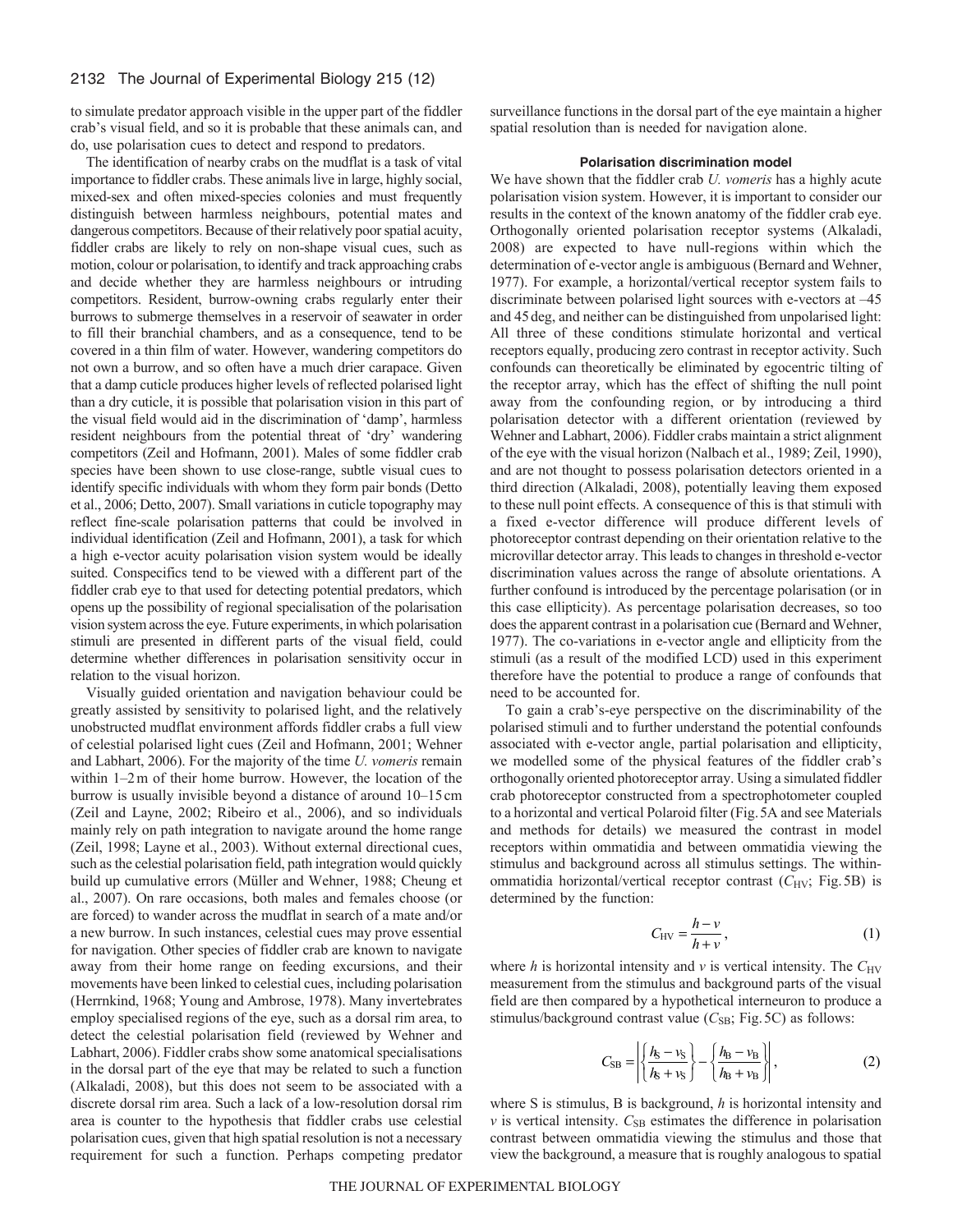

Fig. 5. Results from the perspective of a hypothetical fiddler crab visual interneuron. (A) Individual ommatidia viewing either the stimulus or the background produce measures of horizontal/vertical polarisation contrast (C<sub>HV</sub>), which are then compared by a hypothetical interneuron to produce a value of stimulus/background contrast (C<sub>SB</sub>). (B) C<sub>HV</sub> for stimulus and background across the range of possible stimulus settings. (C) C<sub>SB</sub> relative to e-vector difference with original response data from Fig. 4 overlayed in grey (right *y*-axis). A zero contrast null point occurs at an e-vector difference of 64 deg (B,C; black arrows). (D)Fiddler crab response probabilities plotted against stimulus/background contrast. Numbers indicate the number of trials contributing to each data point. Inset graph represents the minimum polarisation sensitivity (PS) and receptor noise required in this case to detect a 1, 3 and 10 deg evector difference.

representations of colour distance in a dichromatic system (e.g. Chittka, 1992). Given that fiddler crabs are known to possess a stable orthogonal receptor array,  $C_{SB}$  is arguably a more relevant measure of visual contrast for complex polarisation cues than simply the difference in e-vector orientation.

When the original response data are overlayed with the modelled  $C_{SB}$  values, the unexpected dip in response to the two highest evector difference stimuli (57 and 75deg) closely matches a dip in  $C_{SB}$  (Fig. 5C). This local dip in  $C_{SB}$  is caused by a discrimination null point, at which the stimulus e-vector is –32deg while the background e-vector is 32deg, producing an e-vector difference of 64 deg but a  $C_{SB}$  value of zero. Replotting response probabilities against C<sub>SB</sub> values removes the surprising drop in response probability at the high contrast end, and produces a roughly linear increase of response probability with increasing stimulus/background contrast (Fig.5D).

Is the detection of a 3.2deg e-vector difference possible given what we know about the physiology of fiddler crab photoreceptors? This capability is likely to be limited by two main factors, the polarisation sensitivity (PS) of the photoreceptor cells and the noise inherent in the phototransduction cascade. An accurate PS value for *U. vomeris* is unknown. However, other related species, such as grapsid crabs, have been shown to have high PS values of around 10 or 11 (Stowe, 1980). Direct measurements of receptor noise in *U. vomeris* are also lacking, but estimates from other animals suggest that noise should fall somewhere in the range of 1–10% of total receptor activity depending on ambient light levels (Vorobyev and Osorio, 1998; Vorobyev et al., 2001). If we assume that photoreceptor outputs must differ by noise levels of at least one standard deviation, we can calculate the maximum level of noise that can be tolerated for the detection of our 3deg e-vector signal by a visual system with a given PS value. To do this, we used an adaptation of the Vorobyev–Osorio noise-limited receptor model (Vorobyev and Osorio, 1998). The relationship between the PS and noise values needed to detect three different e-vector differences, 1, 3 and 10deg against a 32deg background (as used in our experiment), are plotted in the inset in Fig.5D (M. Vorobyev, personal communication). This predicts that for a visual system with a conservative PS value of 5, our 3deg e-vector contrast can be detected against a 32deg background as long as noise levels fall below 9.7%, an estimate that is well within physiological probability. Furthermore, this estimate is based on the properties of single photoreceptor units. Signal-to-noise ratio can be increased by pooling groups of photoreceptors, thereby increasing the behavioural sensitivity to small differences in e-vector angle.

We have shown that the fiddler crab *U. vomeris* has a highly sensitive polarisation vision system, able to detect differences in evector angle as small as 3.2deg. This is the most acute polarisation vision yet described in any crustacean. Polarisation vision is therefore likely to play a vital role in the visual ecology of this species, and our results imply that it is the polarisation properties of objects, rather than just large field stimuli such as celestial cues or large water bodies, that are of use to these animals. These findings, coupled with existing knowledge of the behavioural ecology of this species and the ease with which the geometry of their natural visual environment can be reconstructed, make *U. vomeris* an ideal model species for future investigations into the ecology of polarisation vision.

### **ACKNOWLEDGEMENTS**

Thanks to Misha Vorobyev for his help adapting the noise-limited receptor model and the anonymous referees for their valuable input.

#### **FUNDING**

Funding was provided for M.J.H., V.P., S.E.T. and N.J.M. by the Asian Office of Aerospace Research and Development, the Air Force Office of Scientific Research and the Australian Research Council. J.M.H. was supported by the ARC Centre of Excellence for Vision Science.